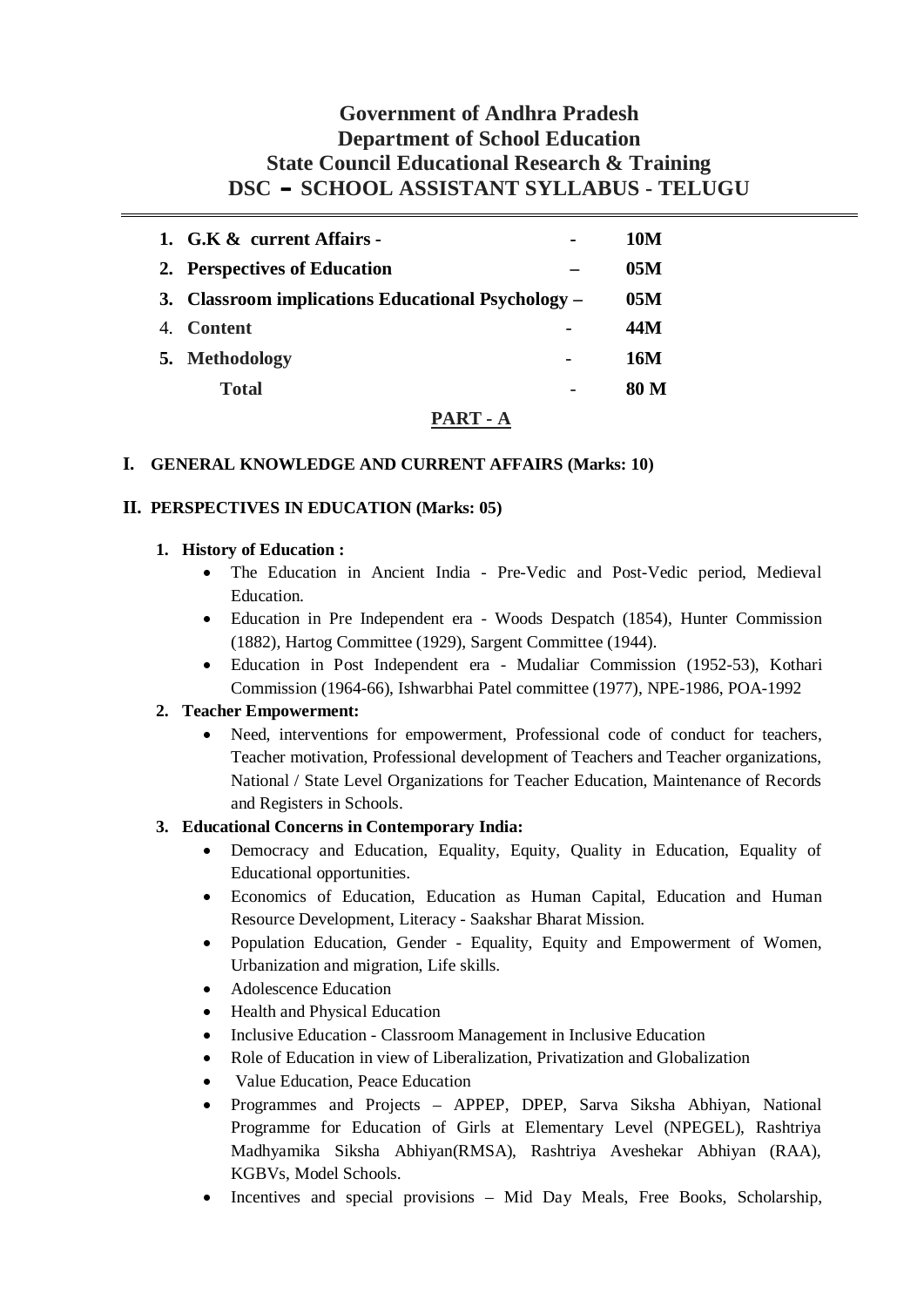Awards, Welfare Hostels, Transportation.

- Current Trends in Education Badi pelusthondi, Badi ki Vasta, Mavuru Mana Badi,  $\bullet$ Vidyanjali, Swacha Patasala, Inspire, Kalavutsav.
- 4. Acts / Rights:
	- Right of Children to Free and Compulsory Education Act 2009
	- Right to Information Act 2005  $\bullet$
	- Child Rights
	- Human Rights.  $\bullet$
- 5. National Curriculum Framework, 2005: Perspective, Guiding Principles, Learning and Knowledge, Teaching Learning Process, Assessment, Systemic Reforms.

## III. Classroom implications Educational Psychology - 05Marks

- 1. Individual differences: Inter and intra individual differences, meaning, nature and theories of intelligence with special emphasis to multiple intelligence, IQ, assessment of intelligence, EQ, Creativity. Attitude, Aptitude, Interest, Habit and its Influence on Intelligence – Class room implementation.
- 2. Learning: Theories and approaches of learning, learning curves, Factors, Phases, Dimensions of learning, Types of learning, Transfer of learning. Memory, Forgetting, Learning and assessment- Class room implementation.
- 3. Personality: Nature, characteristics and theories of personality, factors of Personality, Assessment of Personality, Mental health, Adjustment, Stress - nature, Symptoms and management. Emotional intelligence, Management of emotions – Class room implementation.

## $PART - B$

## **IV. COUNTENT (44 MARKS)**

1) 6వ తరగతి నుండి ఇంటర్మీడియట్ వరకు గల ఆంధ్రప్రదేశ్ (పభుత్వ తెలుగు వాచకాలలలోని అంశాలు:

(ఉపవాచకాలతో సహా)

44 మార్ములు

కవికాలాదులు, నేపధ్యాలు, ఉద్దేశాలు, మూల గ్రంధాలు, విశేషాంశాలు, ఇతివృత్తాలు,

పాఠ్యాంశ విషయాలు మొగవి; విద్యాపమాణాలు.

 $2)$  పదజాలం:

అర్ధాలు, పర్యాయపదాలు, నానార్దాలు, వ్యుత్పత్త్యర్గాలు, ప్రకృతి – వికృతులు, జాతీయాలు,

 $\partial^2$ మెతలు మొ $\partial$ .

## $3)$  బాషాంశాలు:

సంధులు, సమాసాలు, ఛందస్సు, అలంకారాలు, పారిభాషికపదాలు (క్రియలు, వాక్యాలు మొగవి.

 $4)$  తెలుగు సాహిత్య చరి $|$ త: